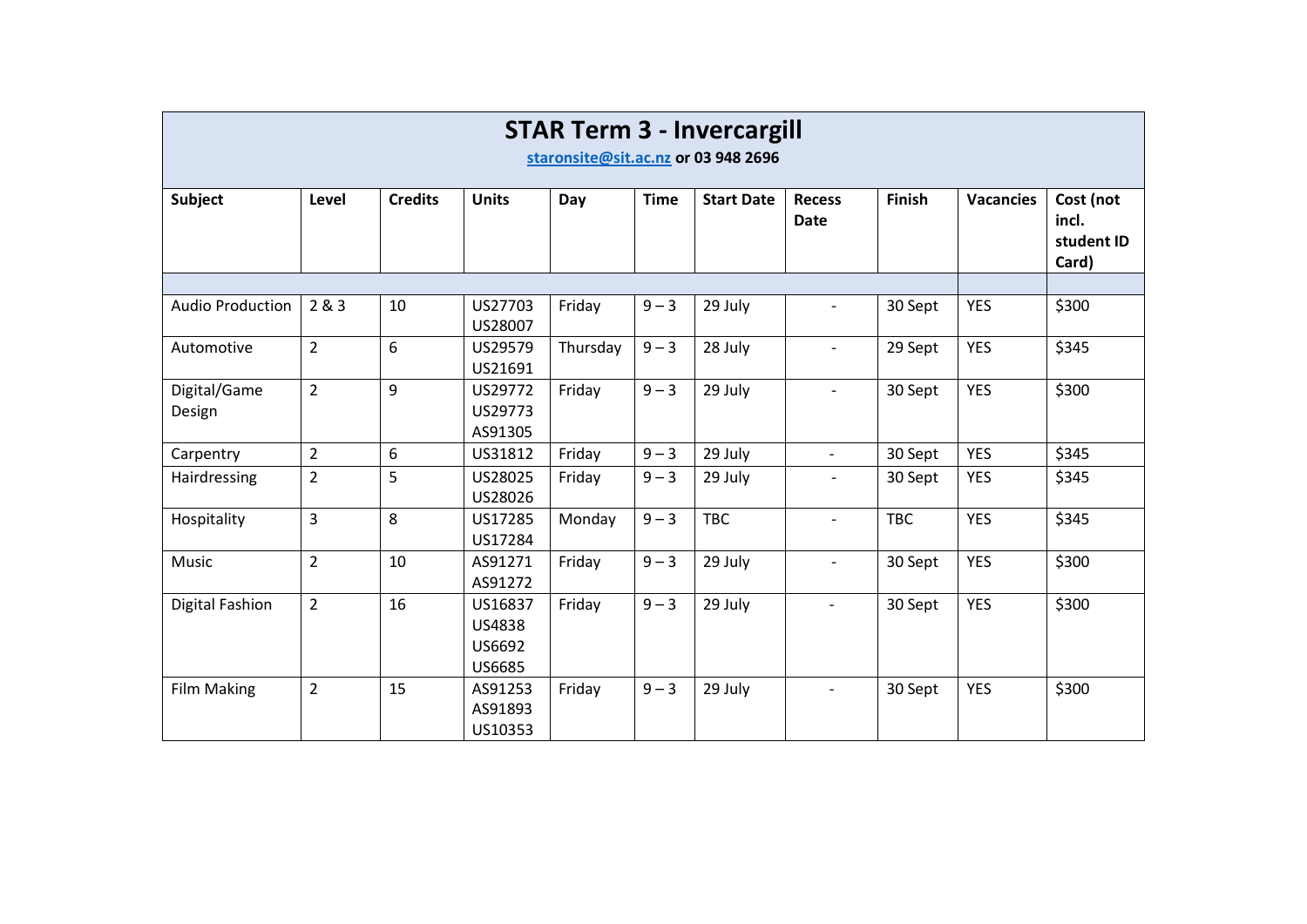| Programme<br><b>Name</b>                 | <b>Start</b><br><b>Date</b> | <b>Programme Description</b>                                                                                                                                                                                                                                                                                               | <b>Unit</b><br><b>Standard</b><br>Code | Level          | <b>Credits</b> | <b>Version</b> | <b>Unit Standard Description</b>                                                                                       |
|------------------------------------------|-----------------------------|----------------------------------------------------------------------------------------------------------------------------------------------------------------------------------------------------------------------------------------------------------------------------------------------------------------------------|----------------------------------------|----------------|----------------|----------------|------------------------------------------------------------------------------------------------------------------------|
| Audio<br>Friday<br>Production<br>29 July |                             | Students will be learning to operate the<br>equipment in a recording studio and to                                                                                                                                                                                                                                         | US27703                                | $\overline{2}$ | 4              | 4              | Demonstrate and apply knowledge<br>of sound control and enhancement<br>processes required for a<br>performance context |
|                                          |                             | communicate with the performers in a real-<br>world situation.                                                                                                                                                                                                                                                             |                                        | 3              | 6              | 3              | Select and apply a range of<br>processes to enhance sound in a<br>performance context                                  |
| Automotive<br>28 July                    | Thursday                    | This course provides an opportunity to put into<br>practice the theory students learn in the<br>classroom. They will be learning in our fully<br>equipped automotive workshop at SIT. If<br>students are interested in working on cars or any<br>type of vehicle, we suggest they try their hand at<br>this popular trade. | US29579                                | $\overline{2}$ | $\overline{4}$ | $1\,$          | Demonstrate knowledge of good<br>work habits and safe work<br>practices in the automotive<br>industry                  |
|                                          |                             |                                                                                                                                                                                                                                                                                                                            | US21691                                | $\overline{2}$ | $\overline{2}$ | $\overline{2}$ | Disassemble and reassemble a<br>single cylinder or multi-cylinder<br>four stroke engine under<br>supervision           |
| Carpentry                                | Friday<br>29 July           | The STAR Carpentry course will revolve around<br>the building of carpentry projects. Students will<br>use and learn about materials, tools and<br>technics related to the carpentry industry.<br>Health and Safety policy requires that students<br>have stell-capped boots in these workshops.                            | US31812                                | $\overline{2}$ | 6              | $\mathbf{1}$   | Complete a BCATS project                                                                                               |
| Digital/<br>Game<br>Design               |                             | An introduction to the concepts of digital media<br>and how to implement them to produce and<br>deliver a multi-media presentation.                                                                                                                                                                                        | US29772                                | $\overline{2}$ | $\overline{2}$ | $\mathbf{1}$   | Manage files and folders using<br>digital devices                                                                      |
|                                          | Friday                      |                                                                                                                                                                                                                                                                                                                            | US29773                                | $\overline{2}$ | 3              | $\mathbf{1}$   | Produce digital images for a range<br>of digital media                                                                 |
|                                          | 29 July                     |                                                                                                                                                                                                                                                                                                                            | AS91305                                | $\overline{2}$ | $\sqrt{4}$     | $\overline{2}$ | Demonstrate and understanding of<br>methods and ideas from<br>established practice appropriate to<br>design            |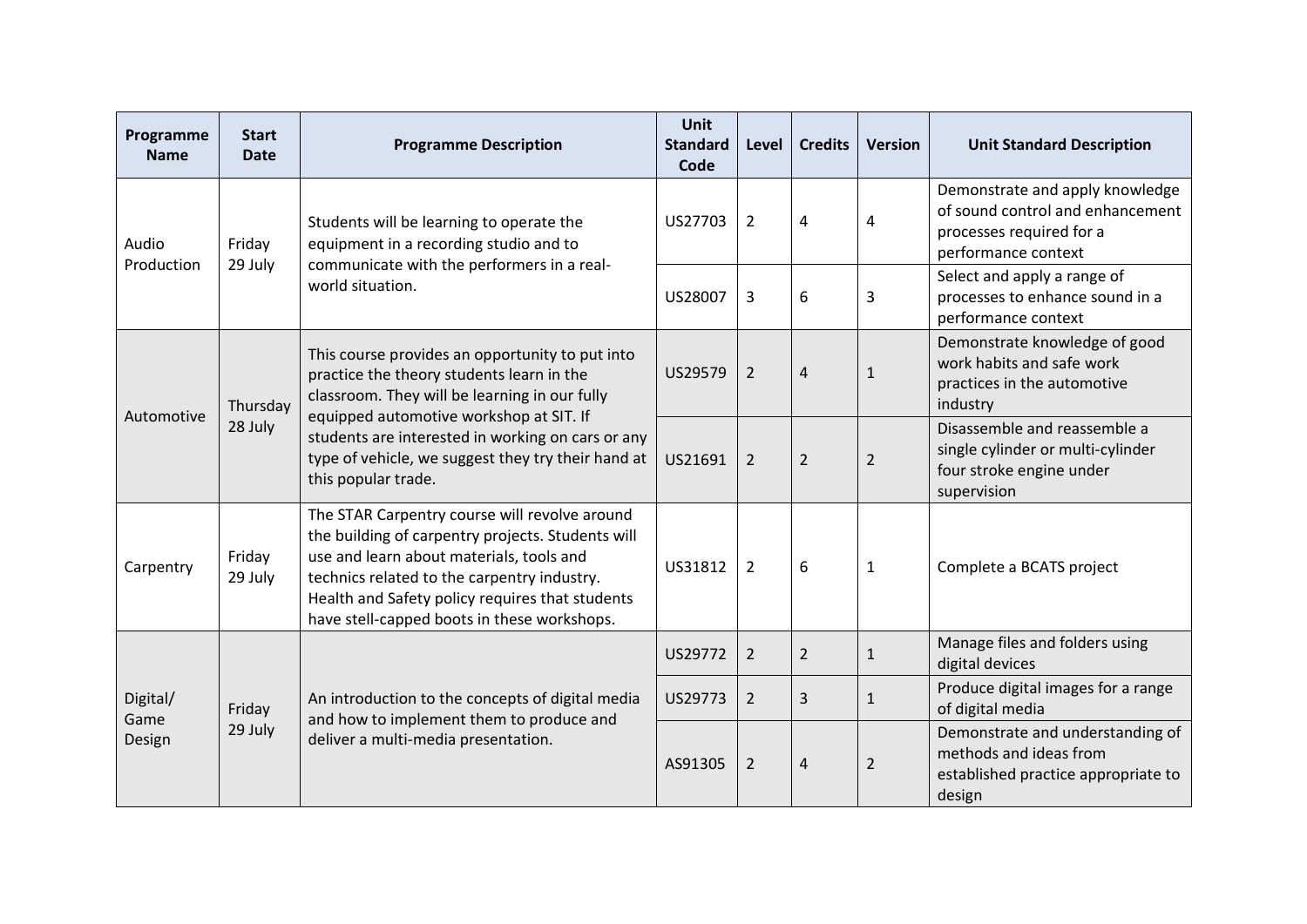| Hairdressing              |                                                                                                                                                                                                                                                    | A mixture of practical skills will be experienced<br>during this programme including long hair                                                                                                                                                                                                                                         | US28025        | $\overline{2}$ | $\overline{2}$ | $\overline{2}$                                                                                      | Demonstrate the journey of a<br>client journey in a salon                                    |
|---------------------------|----------------------------------------------------------------------------------------------------------------------------------------------------------------------------------------------------------------------------------------------------|----------------------------------------------------------------------------------------------------------------------------------------------------------------------------------------------------------------------------------------------------------------------------------------------------------------------------------------|----------------|----------------|----------------|-----------------------------------------------------------------------------------------------------|----------------------------------------------------------------------------------------------|
|                           | Friday<br>29 July                                                                                                                                                                                                                                  | braiding, simple hair ups, shampooing,<br>conditioning treatments, curling and<br>straightening with heated styling appliances,<br>blow drying and plenty of tips and tricks for hair<br>styling. Students will enjoy our salon-orientated<br>environment. Leading towards New Zealand<br>Certificate in Hairdressing (Salon Support). | US28026        | $\overline{2}$ | 3              | $\mathbf{1}$                                                                                        | Present a personal fashion image<br>for work in a hairdressing salon<br>environment          |
| Hospitality<br><b>TBC</b> |                                                                                                                                                                                                                                                    | A fantastic foundation course for those focused<br>on future employment in the hospitality                                                                                                                                                                                                                                             | US17285        | $\overline{2}$ | 4              | 9                                                                                                   | Prepare and present espresso<br>beverages for service                                        |
|                           |                                                                                                                                                                                                                                                    | industry. The students will practice these skills in<br>the Bungalow, which is a training café on<br>campus. Students will learn table service skills,<br>serving hot and cold non-alcoholic beverages,<br>making espresso beverages and demonstrating<br>knowledge of coffee origin.                                                  | US17284        | $\overline{3}$ | 3              | 6                                                                                                   | Demonstrate knowledge of coffee<br>origin and production                                     |
| Music                     |                                                                                                                                                                                                                                                    | Students will learn how to perform a variety of<br>contemporary music in a group, and also                                                                                                                                                                                                                                             | AS91271        | $\overline{2}$ | 6              | $\overline{2}$                                                                                      | Compose two substantial pieces of<br>music                                                   |
|                           | compose music in a variety of contexts including<br>Friday<br>song writing, instrumental music, and/or music<br>29 July<br>for film and video games. Students will have<br>access to SIT's top of the line performing and<br>recording facilities. | AS91272                                                                                                                                                                                                                                                                                                                                | $\overline{2}$ | 4              | $\overline{2}$ | Demonstrate ensemble skills by<br>performing a substantial piece of<br>music as a member of a group |                                                                                              |
| <b>Film Making</b>        |                                                                                                                                                                                                                                                    | Devise, shoot and edit a three-minute video<br>production (e.g. music video, short<br>comedy/drama or short doco) of your choice!<br>This is an ideal taste-tester for those interested<br>in careers in film, video, and the media, and an<br>ideal feeder course for SIT's Bachelor of Screen<br>Arts in Film.                       | AS91253        | $\overline{2}$ | 6              | 3                                                                                                   | Complete a developed media<br>product from a design and plan<br>using a range of conventions |
|                           | Friday<br>29 July                                                                                                                                                                                                                                  |                                                                                                                                                                                                                                                                                                                                        | AS91893        | $\overline{2}$ | 4              | $\mathbf{1}$                                                                                        | Use advanced techniques to<br>develop a digital media outcome                                |
|                           |                                                                                                                                                                                                                                                    |                                                                                                                                                                                                                                                                                                                                        | US10353        | $\overline{2}$ | 5              | 6                                                                                                   | Shoot material for a production<br>with a moving image camera                                |